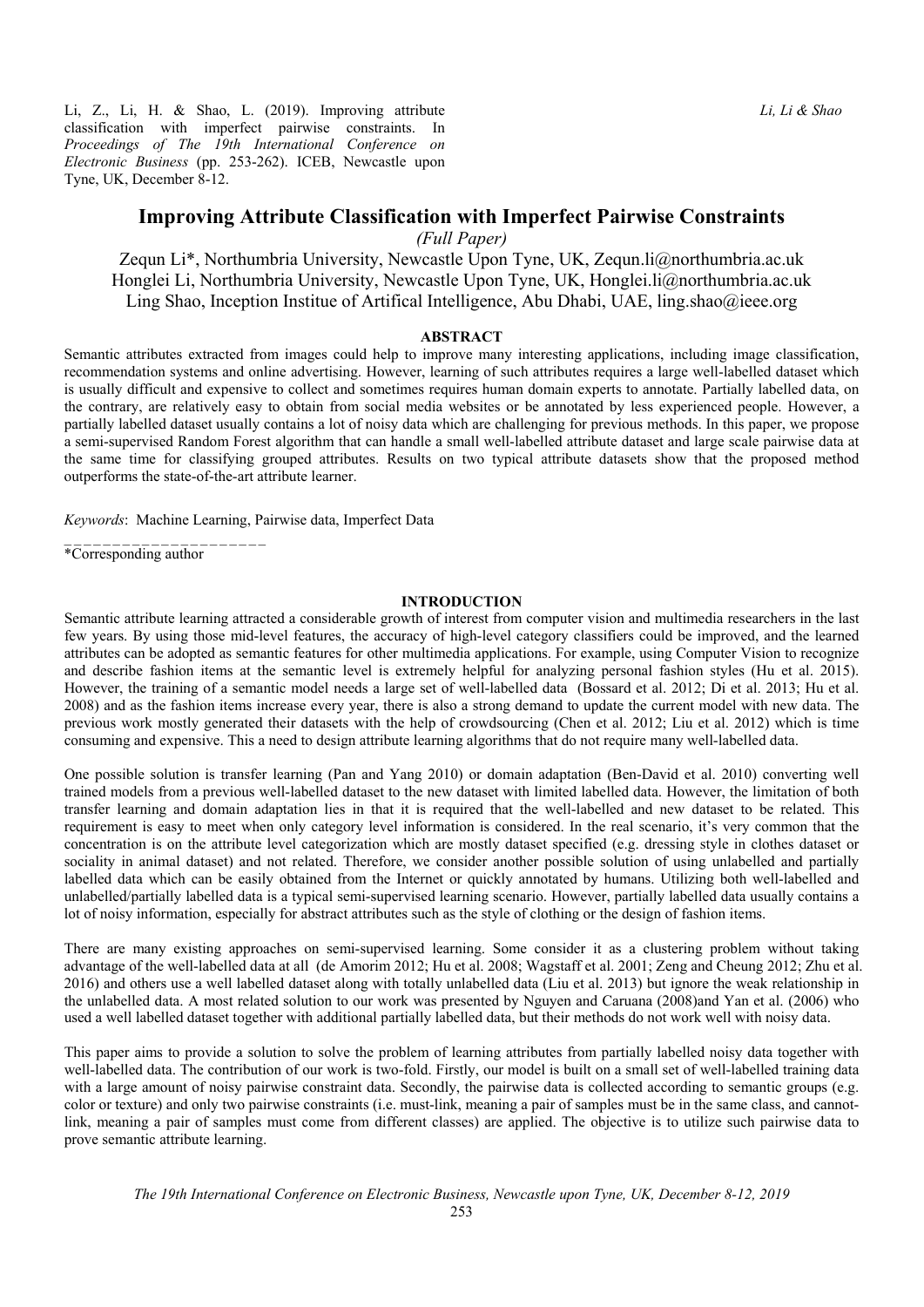# **LITERATURE REVIEW**

We review the related works in two aspects, semantic attribute analysis and semi-supervised learning.

#### **Semantic Attribute Analysis**

Attribute learning as a specific image classification prob- lem has gained lots of interest and resulted in many successful applications (Bossard et al. 2012; Chen et al. 2012; Di et al. 2013; Liu et al. 2012). Such approaches usually use low-level features to train many mid-level classifiers, and then the mid-level attribute information can be used to generate a more accurate high-level classifier or to analyze the semantic information of images. However, the training of mid-level classifiers relies on well-labelled data that are hard and expensive to collect. Furthermore, the selected at- tributes are mostly simple ones such as color or texture which do not contain much expert domain knowledge. Thus, the use of partially labelled data rather than well-label data makes the previous work more realistic.

# **Semi-supervised Learning With Pairwise Constraints**

Semi-supervised learning is a class of machine learning techniques that makes use of unlabelled or partially labelled data for training. In this paper, we specify the partially labelled dataset as pairwise constraint data and analyze the existing work, which can handle pairwise constraint relations.

To utilize pairwise constraints, some researchers consider it as a clustering problem and develop constrained clustering algorithms based on K-means such as COP K- means (Wagstaff et al., 2001) and CMWK-Means (de Amorim, 2012). With a similar idea, a more efficient Semi-supervised Maximum Margin Clustering method was also introduced to handle the pairwise constraints (Zeng & Cheung, 2012; Hu et al., 2008). The drawback of these algorithms is that they make a strong assumption that the pairwise constraint data are accurate. However, in practice, pairwise information is usually collected from social media sites that makes it contain many noisy data. To avoid the influence of noisy data, the Constraint Propagation Random Forest which attempts to prevent the noise impact by an ensemble is formulated (Zhu et al., 2015). Compared to the previous algorithms, it performs better when dealing with noisy data. However, the limitation of these algorithms is that they only use the pairwise constraint data to do clustering rather than classification. To build attribute classifiers, a small set of well-labelled data should be utilized along with a large amount of pairwise data.

Taking labelled data into consideration, Liu et al. (2013) proposed a Random Forest based approach which trains trees with both labelled and unlabelled data, and as an ensemble method it is also robust for noisy data. However, this algorithm does not take the relation among unlabelled data into consideration, but only uses them as back- ground knowledge to find better splits. To use labelled data and pairwise information at the same time, Convex Pairwise Kernel Logistic Regression which builds a loss function with pairwise constraint information was introduced by Yan et al. (2006). Similar with this work, a Margin-based approach was also proposed (Nguyen and Caruana 2008). In this method, a regular multi-class SVM is extended with a pairwise optimization objective function. These two algorithms use both well-labelled and partially labelled data, but according to our experiments, they are not robust to noisy pairwise data and do not consider the different qualities be- tween well-labelled data and pairwise data. In addition, based on Spectral Kernel Learning, Shang et al. (2012) proposed a semi-supervised classification algorithm with enhanced spectral kernel under the squared loss (ESKS) which also takes labelled data and pairwise labelled data into consideration. However, the target dataset of ESKS is with large labelled data and small number of unlabelled or partially labelled data. That is different with the situation we considered in our work which the dataset contains small number of labelled data and large number of partially labelled data.

# **ROBUST RANDOM FOREST WITH PAIRWISE CONSTRAINTS**

A fully supervised dataset usually includes a set of labelled training samples  $L = \{xi \in X\}$  i=1...1 and their labels  $\{yi \in Y\}$  i=1...1where  $\{X \subseteq {}'R$  is the feature space,  $Y = \{1...k\}$  (Chen et al. 2012) is the label set and 1 is the number of samples. In this paper, in addition to the labelled data, there are also partially labelled data, which include Must-Link  $M = \{ (x_i^{\alpha}, X_i^{\beta}) || y_i^{\alpha} = y_i^{\beta} \}_{i=1...m}$  and Cannot-Link  $C = \{ (x_i^{\alpha}, X_i^{\beta}) | y_i^{\alpha} \neq y_i^{\beta} \}_{i=1...n}$ . In our learning framework, we consider a more realistic situation where the partially labelled data containing many noisy information, which is different from the previous work proposed by Nguyen & Caruana (2008). The labelled dataset, on the other hand, is assumed the well-constructed one with fewer noisy data.

# **Random Forest With Supervised Learning**

Random Forest is a widely accepted ensemble method to handle noisy data (Breiman 2001). It consists of a list of decision trees  $\{t_1, t_2, ..., t_N\}$  independently trained by a random subset of the whole data and the results are generated by getting votes from all trees. Growing each decision tree involves data selection, node splitting and stopping criterion detection. According to a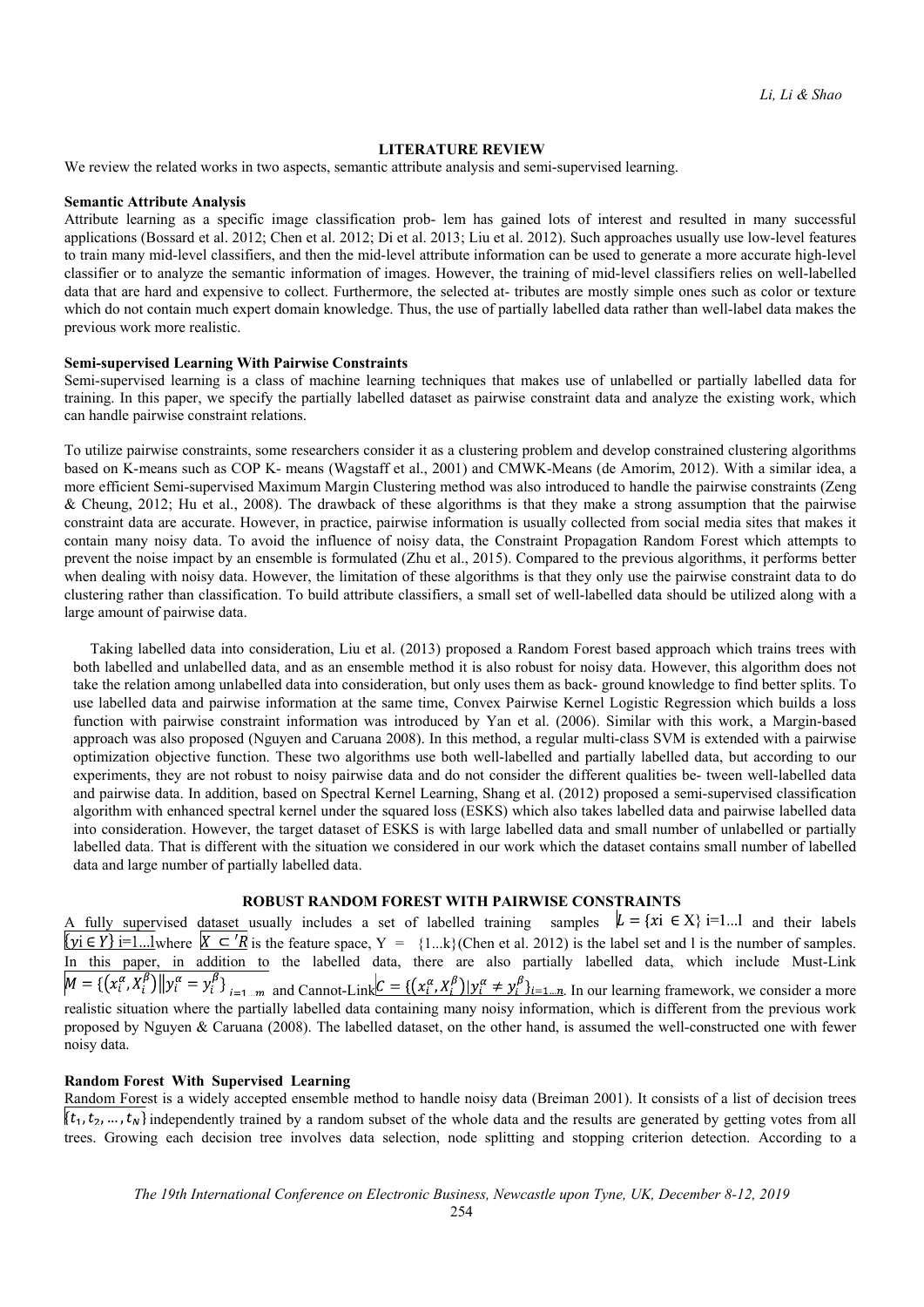predefined sub-sample rate  $\dot{r}$ , the data selection phase is to randomly select a subset from the whole dataset (Ho 1998). Feeding the selected data into decision trees, each node splits the data into two parts with a splitting strategy. Considering both accuracy and efficiency, the Linear Combination Splits (Geurts et al. 2006) is used more frequently. The function is defined as

$$
h(W, \theta) = \begin{cases} 0, W & x < \theta \\ 1, otherwise \end{cases}
$$
 (1)

where W is the parameter with one or more non-zero elements to select features, and  $\theta$  is the split threshold. According to the output of  $\overline{h(W, \theta)}$ , all arriving samples are split into either the left or right child node. To find the optimal split parameter, the criterion  $\Delta G$  is introduced and formulated as

$$
\Delta G(R) = G(R) - \frac{R_l}{R} G(R_l) - \frac{R_r}{R} G(R_r)
$$
\n(2)

where R refers to the current node, Rl, Rr represent the attempted split to left and right child nodes. The function G can be computed by many methods such as information gain and Gini impurity (Breiman 1984). In this paper, we choose Gini impurity  $\sum_{i\neq j} p_i p_j$  due to its efficiency. The p in Gini impurity reflects the proportion of samples belonging to the same category, and it can be calculated as:

$$
p_l = \frac{1}{|R|} \sum_{i=1}^{|R|} [y_i = 1]
$$
\n(3)

where  $|R|$  is the number of samples in current node R and [yi = l] refers to indicator function, it equals to 1 when yi = 1 and otherwise equals to 0. The target of information gain is to maximize  $\Delta G$  by selecting different  $W$  and  $\theta$ . To make it more efficient, maximum attempting number  $m_{try}$  is defined as a stopping criterion. After training, each tree in Random Forest gives a robability estimation of class  $\ell$ ,  $p_t(l|x)$  for a given test case  $\ell$  and the total probability of random forest is calculated by averaging

$$
p(l|x) = \frac{1}{N} \sum_{i=1}^{n} p_i(l|x)
$$
\n<sup>(4)</sup>

where N is the number of trees and  $p_i(l|x)$  is obtained by calculating the ratio of class  $\ell$  getting votes from the leaves in the ith tree. The result of Random Forest is defined as

$$
\hat{l} = \frac{\arg\max}{l \in \mathcal{V}} p(l|x) \tag{5}
$$

## **Node Splitting With Pairwise Constraints**

The conventional Random Forest described above only takes labelled data as input and the limited size of supervised data in our problem would lead to an obvious performance drop (Liu et al. 2013). To avoid this problem, we extend the current splitting strategy to take pairwise constraint data into training. According to equation 2, the target of split is to maximum the Gini impurity at each node that requires to obtain the proportion of well labelled data belonging to the same category. However, for partially labelled data, samples come in pairs, so when the Must-link or Cannot-link relation is broken by splitting, the gini index calculated

 $b\nu \sum_{i\neq j} p_i p_j$  does not work. In this situation, we introduce a new method for both Must-link M pairs and Cannot-link C pairs.

Equation 6 obtains the number of samples in Must-link set M falling into the same node, and Equation 7 calculates the total number of samples from Must-link set M in the node R.

$$
N^{M}(R) = 2 * \left[ \left\{ \left( x^{\alpha}, x^{\beta} \right) \middle| x^{\alpha} \in R \land x^{\beta} \in R \land \left( x^{\alpha}, x^{\beta} \right) \in M \right\} \right] \tag{6}
$$
  

$$
N^{M}_{total}(R) = \left[ \left\{ x^{\alpha} \middle| x^{\alpha} \in R \land \left( x^{\alpha}, x^{\beta} \right) \in M \right\} \right] + \left[ \left\{ x^{\beta} \middle| x^{\beta} \in R \land \left( x^{\alpha}, x^{\beta} \right) \in M \right\} \right] \tag{7}
$$

where R denotes the current tree node. Like Must-link, we obtain the same data from Cannot-link set C with Equation 8 and 9

$$
N^{C}(R) = 2 * \left[ \left\{ \left( x^{\alpha}, x^{\beta} \right) \middle| x^{\alpha} \in R \land x^{\beta} \in R \land \left( x^{\alpha}, x^{\beta} \right) \in C \right\} \right]
$$
\n
$$
(8)
$$

*The 19th International Conference on Electronic Business, Newcastle upon Tyne, UK, December 8-12, 2019*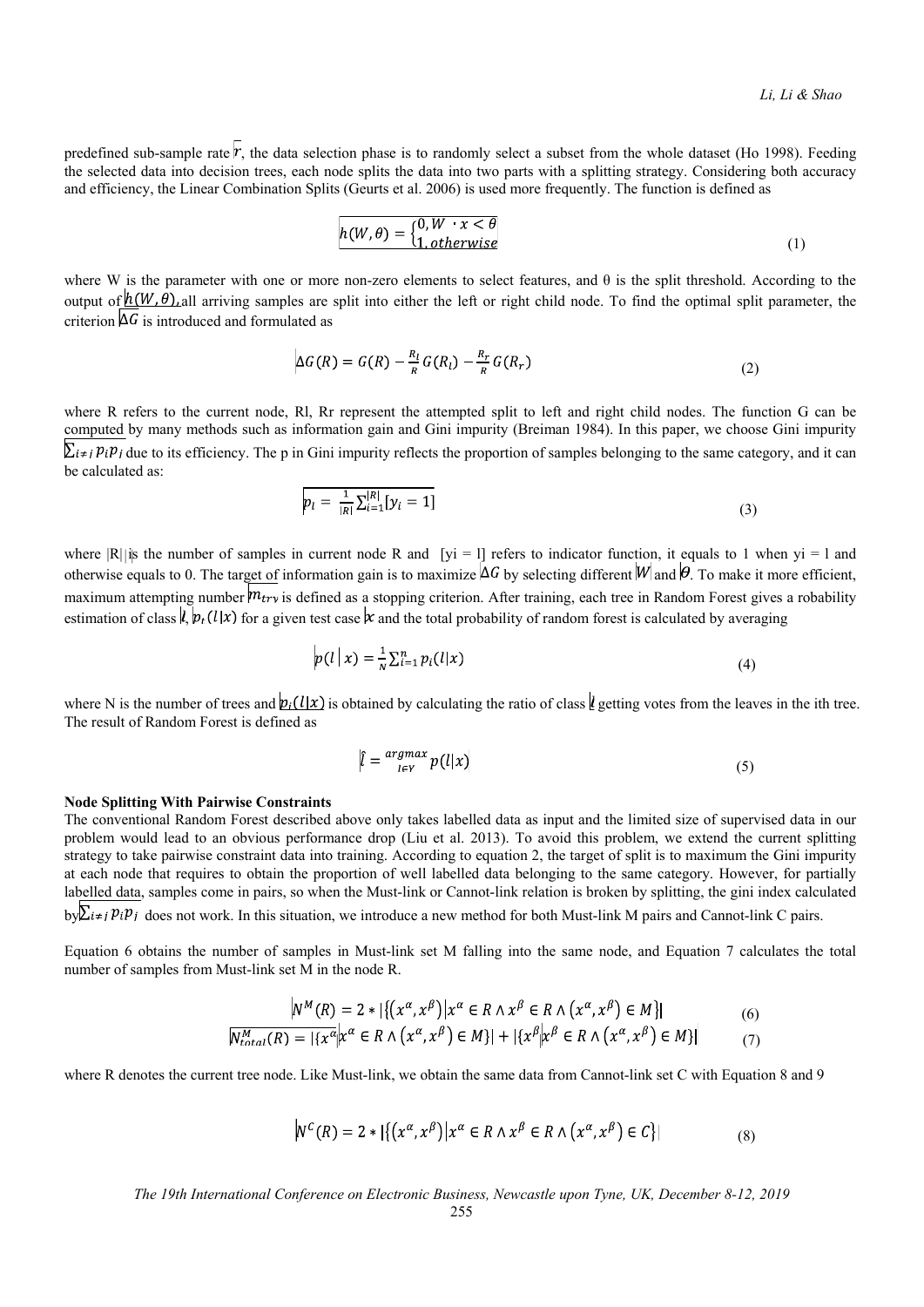$$
N_{total}^{C}(R) = |\{x^{\alpha} | x^{\alpha} \in R \land (x^{\alpha}, x^{\beta}) \in C\}| + |\{x^{\beta} | x^{\beta} \in R \land (x^{\alpha}, x^{\beta}) \in C\}|
$$
(9)

Based on N and  $N_{total}$  defined above, we propose two estimation functions as follows:

$$
E^M = -\log \frac{N^M(R)}{N_{total}^M(R)}
$$
\n(10)

$$
E^{C} = -\log \frac{N_{total}^{C}(R) - N^{C}(R)}{N_{total}^{C}(R)}
$$
\n(11)

Equations 10 and 11 are the estimation functions for Must-link and Cannot-link sets respectively. These two equations are constructed by the ratio between successful splitting number and total samples. In addition to making it more robust for noisy data, we apply log function to it, which makes derivative of it smaller when the successful number is close to the total number.

According to Equation 2, we can propose a similar split criterion for pairwise constraint data evaluating the tree before and after splitting.

$$
\Delta E(R) = E^{M}(R) - \frac{R_{l}^{M}}{R^{M}} E^{M}(R_{l}^{M}) - \frac{R_{r}^{M}}{R^{M}} E^{M}(R_{r}^{M}) + E^{C}(R) - \frac{R_{l}^{C}}{R^{C}} E^{C}(R_{l}^{C}) - \frac{R_{r}^{C}}{R^{C}} E^{C}(R_{r}^{C})
$$
\n(12)

The new target becomes to find a split to maximize Equation 12.

In addition, our algorithm considers a more complex condition that the pairwise data include a lot of noise information, when the procedure of tree construction closes to the leaf nodes, the total number of pairwise data  $N_{total}^M(R)$  and  $N_{total}^C(R)$  could be smaller and Equation 10 and 11 would too sensitive to noise data. In order to avoid this problem, we introduce a combined split strategy as follows:

$$
\Delta C(R) = \begin{cases} \Delta G(R) + \alpha \Delta E(R), |L| < |M| + |N| \\ \Delta G(R), otherwise \end{cases} \tag{13}
$$

Where  $|L|$ ,  $|M|$ ,  $|N|$  refers to the number of well-labelled, must-link and cannot-link data respectively, and  $\alpha$  is the learning rate for pairwise data. In practice, we usually choose a small number for  $\alpha$  which makes  $\Delta E(R)$  only have a limited influence at tree construction.

In this paper, we assume a situation that the size of partially labelled data is much larger than that of the well-labelled data, but the accuracy is on the contrary. To calculate Equation 13 more efficiently, the samples with broken Must-link or satisfied Cannot-link will be removed from child nodes as shown in Equations 14 and 15.

$$
M^{new}(R) = \{ (x^{\alpha}, x^{\beta}) | x^{\alpha} \in R \land x^{\beta} \in R \land (x^{\alpha}, x^{\beta}) \in M \}
$$
  
\n
$$
C^{new}(R) = \{ (x^{\alpha}, x^{\beta}) | x^{\alpha} \in R \land x^{\beta} \in R \land (x^{\alpha}, x^{\beta}) \in C \}
$$
\n
$$
(14)
$$

The tree constructing procedure is shown in Algorithm 1.

#### **Evaluation Of Trees With OOB Error**

In our work, we consider partially labelled data containing a lot of noisy information, and the Random Forest, as an ensemble method, reduces the influence of noisy data by aggregating results from the individual trees. However, the splitting strategy described above considers all the data from both labelled and partially labelled datasets, which means the noisy data still have contributions to the result of each tree. Therefore, when the noise rate of partially labelled dataset is large, most of the trees in Random Forest will be affected by the wrong information and the result from Random Forest could be less accurate. Therefore, there need to be an evaluation method to select training samples.

*The 19th International Conference on Electronic Business, Newcastle upon Tyne, UK, December 8-12, 2019*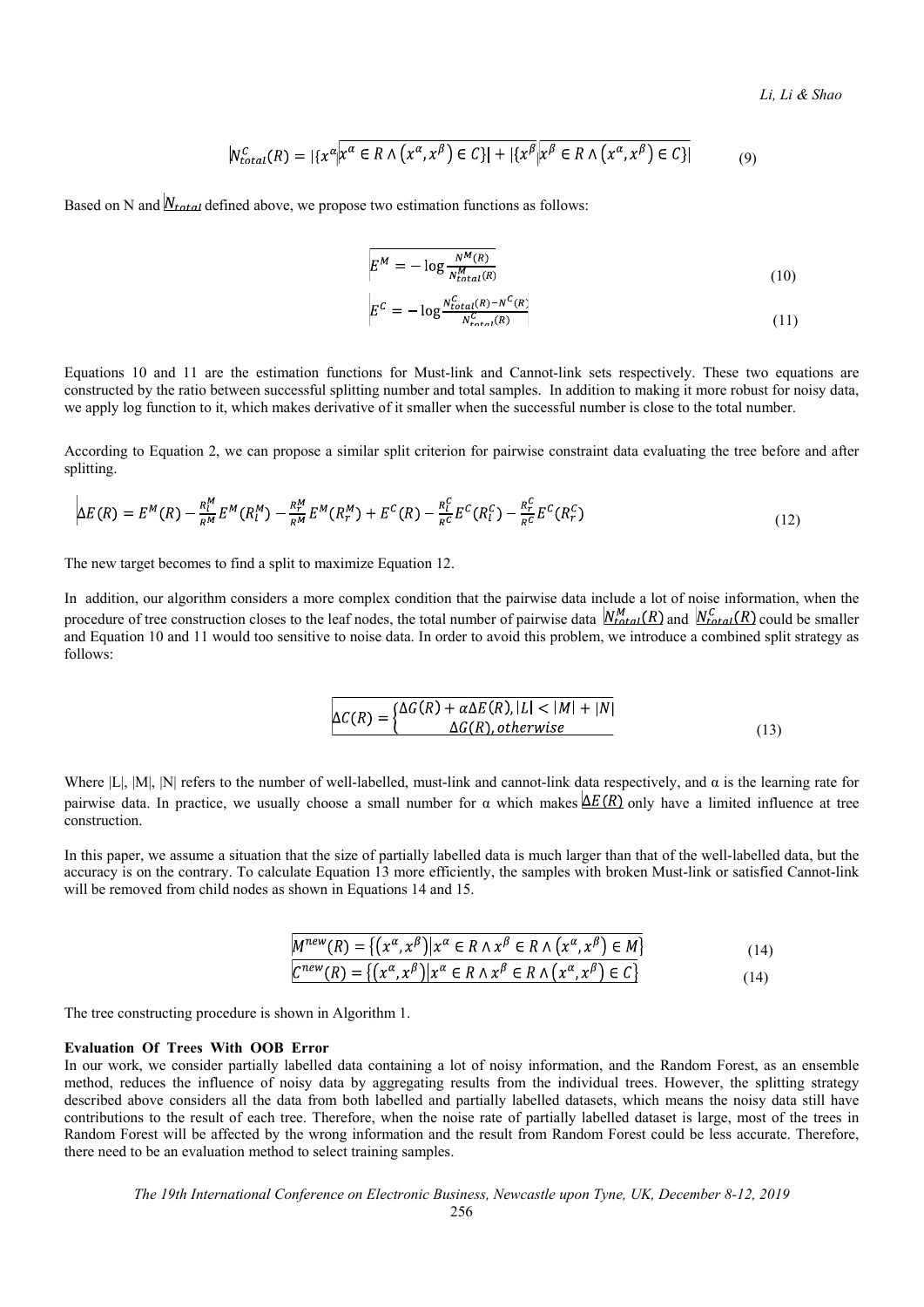The training of each tree in the Random Forest is independent and only uses a subset of training data. The samples that are not used for training are defined as the Out Of Bag (OOB) data (Breiman 2001) and the error calculated from it is known as an unbiased estimation of the accurate of trees. Therefore, to reduce the influence of noisy data in a partially labelled dataset, each tree is trained on only the labelled data or both labelled and partially labelled data. If the partially labelled dataset will be randomly generated for training new trees. With the help of this method, a subset containing too much noisy data will be ignored and a new one will be generated. The tree selecting procedure is shown in Algorithm 2.

#### **EXPERIMENTS AND ANALYSIS**

To test the performance of Pairwise Constraint Random Forest, we build two different attribute level datasets based on the Clothing with Attributes dataset (Farhadi et al. 2009) and Animal with Attributes dataset (Lampert et al. 2009). Considering the efficiency, the algorithm proposed in this paper is implemented based on the code provided online1.

## **Algorithm 1:** Construct Random Forest Tree

**Input:** Well-labelled training data  $\overline{X_i \in L}$  in current node *R*, pairwise data  $\overline{(x^{\alpha}, x^{\beta}) \in \{M \cap C\}}$  in current node *R*, learning rate for pairwise data α, maximum splitting attempting number  $\overline{m_{trv}}$ 

**Output:** The best cut hyperlane W and  $\theta$ , the associated child node  $\overline{R}_1$  and  $\overline{R}_2$ 

**1** Romove unnecessary pairwise training data according to Eq 14 and 15;

**2** if  $|x_i \leq (X^{\alpha} + X^{\beta})/2$  then **3** | Set split strategy **4 end 5 else 6** Set split strategy  $\delta C = \Delta G(R)$ **7 end 8** Initialize *W, θ*;  $9 h_{trv} \leftarrow 0;$  $10 \, \delta C_{best} \leftarrow 0;$ **11 repeat**<br>**12**  $\left| \frac{h_{try} - n_{try} + 1}{h_{try}} \right|$ **12 13 |** randomly select  $W_0$  and  $\theta_0$ ; **14** calculate  $\delta \vec{c}$  according to selected split strategy; **15** if  $\delta C_{best} < \delta C$  then  $\mathbf{16}$  | |  $\delta C_{best} \leftarrow \delta C$ ; 17 |  $\mid W \leftarrow W_0, \theta \leftarrow \theta_0;$ **18 end 19 until**  $n_{trv} > m_{trv}$ ; **20 Generate**  $\overline{R}_1$ ,  $\overline{R}_r$  according to *W and*  $\theta$ ; **21 return W***,*  $\theta$ *, and*  $\overline{R}_1$ *,*  $\overline{R}_2$ *;* 

## **Dataset settings**

 $\overline{a}$ 

#### **Clothing with Attributes Dataset**

The Clothing with Attribute dataset includes 11 different attribute groups and totally 36 attributes. According to the learning framework described above, a small labelled dataset and a large pairwise dataset should be generated. To make the pairwise dataset more realistic, we choose 5 major colors as the color group, 6 different patterns as the pattern group, 3 different lengths of sleeve

<sup>1</sup> https://github.com/karpathy/Random-Forest-Matlab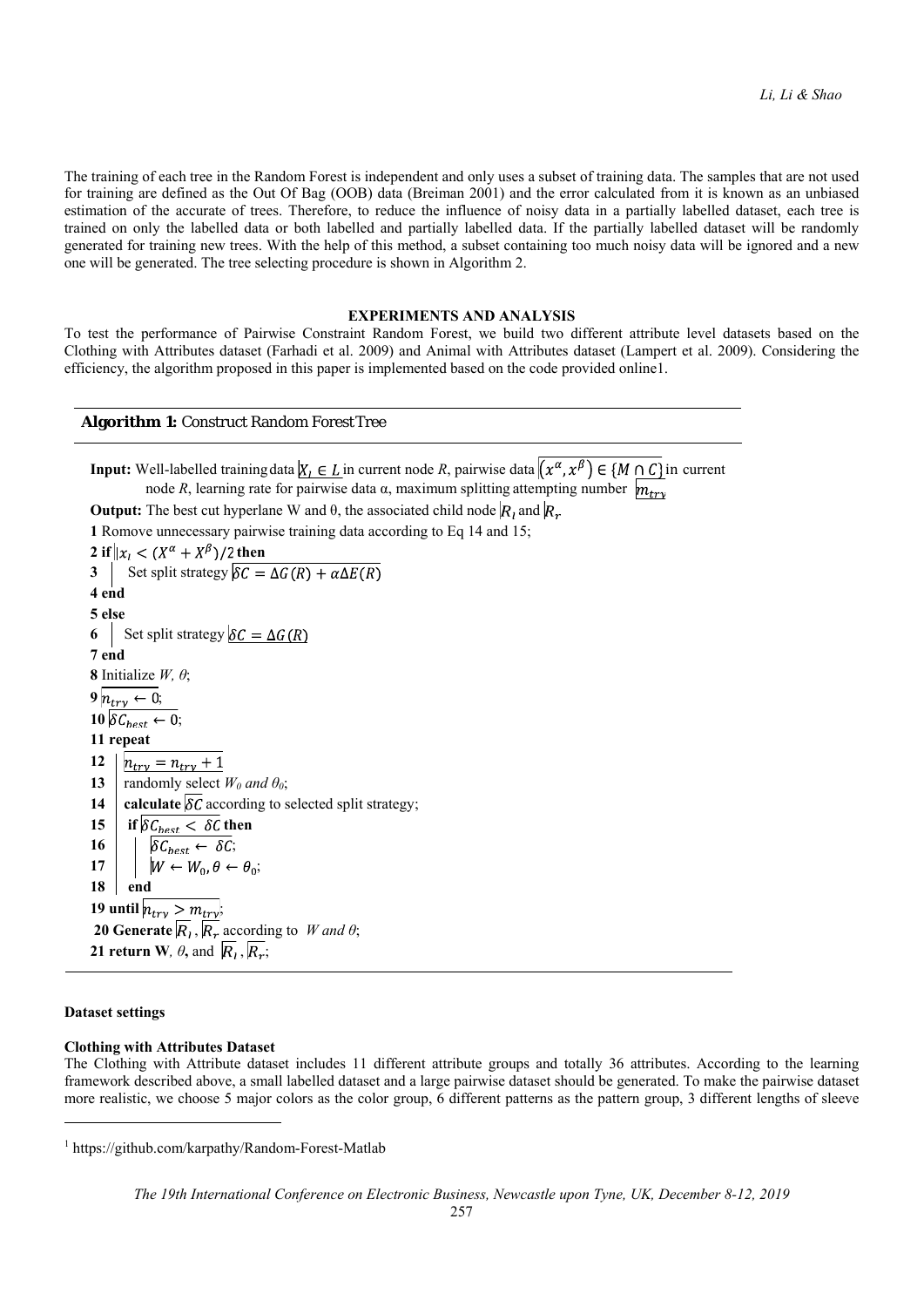and 3 types of neckline shape as another two groups. We only keep 300 well-labelled data and randomly generate pairwise datasets with 800 and 1500 images. To simulate the noisy situation, the four attribute groups are manually added noisy data with 0%, 5%, 10%, 15% and 20% respectively.

Because the Clothing with Attribute dataset only provides the original images, we apply the pose estimation method by Yang and Ramanan (2013)to locate the clothing area. And with the help of VLFeat (Vedaldi and Fulkerson 2010) and scikit-learn (Pedregosa et al. 2011), low level features including SIFT features, Color Histogram features, Local Self-Similarity features and PHOG features are extracted. Then we use PCA to reduce the dimension and keep 99% information.

## **Algorithm 2:** Select Random Forest Tree

**Input:** Well-labelled training data  $\overline{X_i \in L}$ , pairwise data  $\overline{(x^\alpha, x^\beta)} \in \overline{M \cap C}$  maximum training times *n* **Output:** Random Forest Tree *T*  $\mathbf{1} \mid \mathbf{x}_i^i \leftarrow$  generate a new subset from  $\overline{X_i}$  using bootstrap aggregation; **2** Training tree  $\overline{T}_I$  with  $\overline{X_i^i}$ ; **3**  $\overline{oobe_1} \leftarrow$  Compute the OOB error of  $\overline{T_i}$ ;  $4 n_{trv} \leftarrow 0;$  $\frac{1}{5} \frac{1}{best_{oobe} \leftarrow oobe_l, best_T \leftarrow T_l};$ **6 repeat 7 8**  $\left| \frac{h_{try} = n_{try} + 1}{(X^{\alpha}, X^{\beta}) \leftarrow \text{generate a new subset from M and C using bootstrap aggregation; } \right|$ **9** Training tree T with both  $\overline{X_i^i$  and  $(X^\alpha, X^\beta)$ ; **10**  $\boldsymbol{\phi}$   $\boldsymbol{\phi}$   $\boldsymbol{\phi}$   $\boldsymbol{\phi}$   $\boldsymbol{\phi}$   $\boldsymbol{\phi}$   $\boldsymbol{\phi}$   $\boldsymbol{\phi}$  arror of  $\boldsymbol{\phi}$ ; **11** If  $\text{best}_{oobe} > oobe$  then 12 |  $\qquad$  best<sub>oobe</sub>  $\leftarrow$  oobe, best<sub>T</sub>  $\leftarrow$  T; **13 end 14 until**  $n_{trv} > n$ ; 15 return,  $best_T$ ;

## **Animal With Attributes Dataset**

For the Animals with Attributes dataset, there are to- tally 85 different attributes in it, in our experiment, we randomly select 5 attributes as the color group, 4 attributes as the texture group, 5 attributes as the living place group and finally 5 attributes as the sociality group. Because this dataset is much bigger and much nosier than the previous one, we select 400 samples as the welllabelled dataset and 1000 and 3000 samples as pairwise data. Then the pairwise dataset is also manually added noisy information at 0%, 5%, 10%, 15%, 20%. As the low-level features are provided by authors (Lampert et al. 2009), we directly use these features and also apply PCA to them and just maintain 99% information.

#### **Reduce The Influence Of Noisy Data**

Random Forest uses a subset of training data to build each tree. The sub-sampling rate is the number of samples in a subset divided by that in the whole dataset (Breiman 2001; Liu et al. 2013). In traditional Random Forest, the sub- sampling rate is manually defined before training and the chance of samples to be selected into a subset is equal during training. After the sub-sampling, the data selected by each tree will all contribute to the evaluation for node splitting.

However, in Pairwise Constraints Random Forest, according to Algorithm 1 the pairwise data used in training could be ignored and the influence of them is limited. As we described in Section 3.3, to reduce the influence of noisy data, we evaluate each tree with OOB error and keep generating new subsets from the partially labelled dataset that means the randomly generated subsets containing too many noisy data will be deleted. As a result, even if we fix the sub-sampling rate before training, the chance to choose noisy data into a subset is less than the chance to choose normal data. In the experiment, because the dataset is not balanced, we choose different sub-sampling rates for labelled and unlabelled data as 0.9 and 0.6 respectively. Analyzing the procedure of Pairwise Constraint Random Forest working on both dataset, table 1 shows the average chance of different samples to be selected in all trees during training. The results indicate that the effect of noisy data is reduced by the methods we proposed in this paper.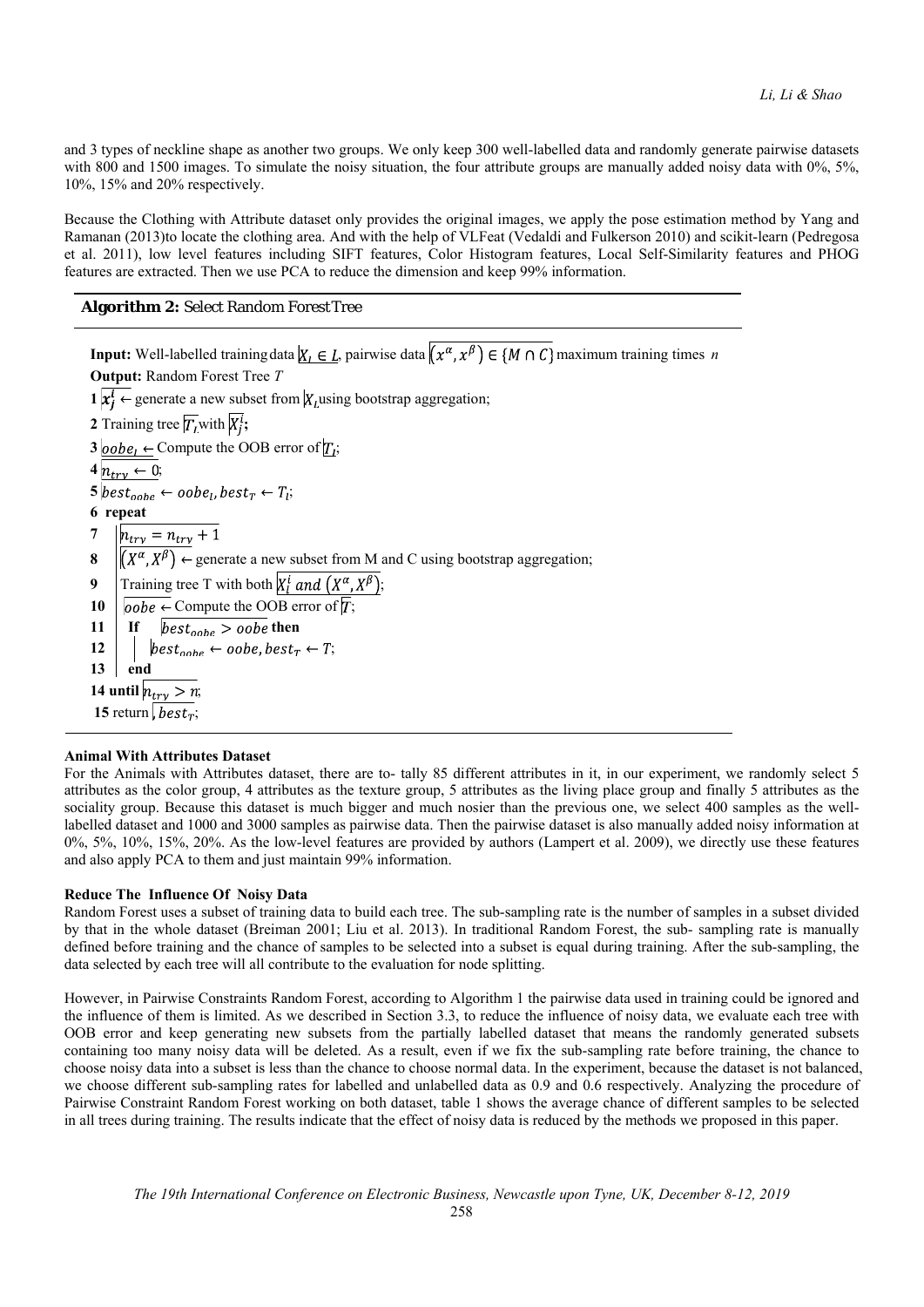| Table 1 Chance of different data to be selected for training |     |        |               |        |        |
|--------------------------------------------------------------|-----|--------|---------------|--------|--------|
| Noise rate                                                   | 0%  | 5%     | 10%           | 15%    | 20%    |
| Well-labelled data                                           | 90% | 90%    | 90%           | 90%    | 90%    |
| Partially labelled<br>data                                   | 60% | 60.60% | 61.87%        | 63.57% | 66.63% |
| Noisy data                                                   | 60% | 48.51% | 43.20% 39.37% |        | 33.48% |

# **Compared With Other Algorithms**

There are limited previous works on classification with a small well-labelled dataset and a large pairwise constraint dataset. As shown in Nguyen & Nam's research (2008), the PCSVM proposed by them reached the state-of-the-art performance and PKLR (Yan et al. 2006) works better when the data is limited. Therefore, we compare our pairwise constraint Random Forest with PCSVM and PKLR in the dataset proposed above. In addition, to illustrate the effect of partially labelled data, we also test a normal Random Forest training with only well labelled dataset.

To get the best performance of each algorithm, we apply 5-fold cross validation to select best parameters. For the pairwise constraint Random Forest we set the number of trees to 150 and the learning rate for partially labelled data is set to 0.01. The dataset used in our experiments contains only limited well-labelled data and a lot of noisy information, so the stability of algorithm is important. To get the variance of different methods, we apply 5-fold validation on testing and choose the average accuracy along with variance as the results. Figure 1 and 2 shows the average performance of all attribute groups with Pairwise Constraint RF against PCSVM, PKLR and the normal Random Forest. When the noise rate is smaller, all algorithms get the similar accuracy, which means all algorithms work well with accurate pairwise constraint data. However, when the noise increases in the pairwise data, Pairwise Constraint Random Forest is more robust and performs better than PCSVM and PKLR.

Compared the results we get from small set and large set partially data in Figure 1 and 2, Pairwise Constraint Random Forest can handle both small and large set of partially data, and the variances of results on both datasets are smaller than others. But the increasing number of partially labelled training data usually result in a more robust module.

2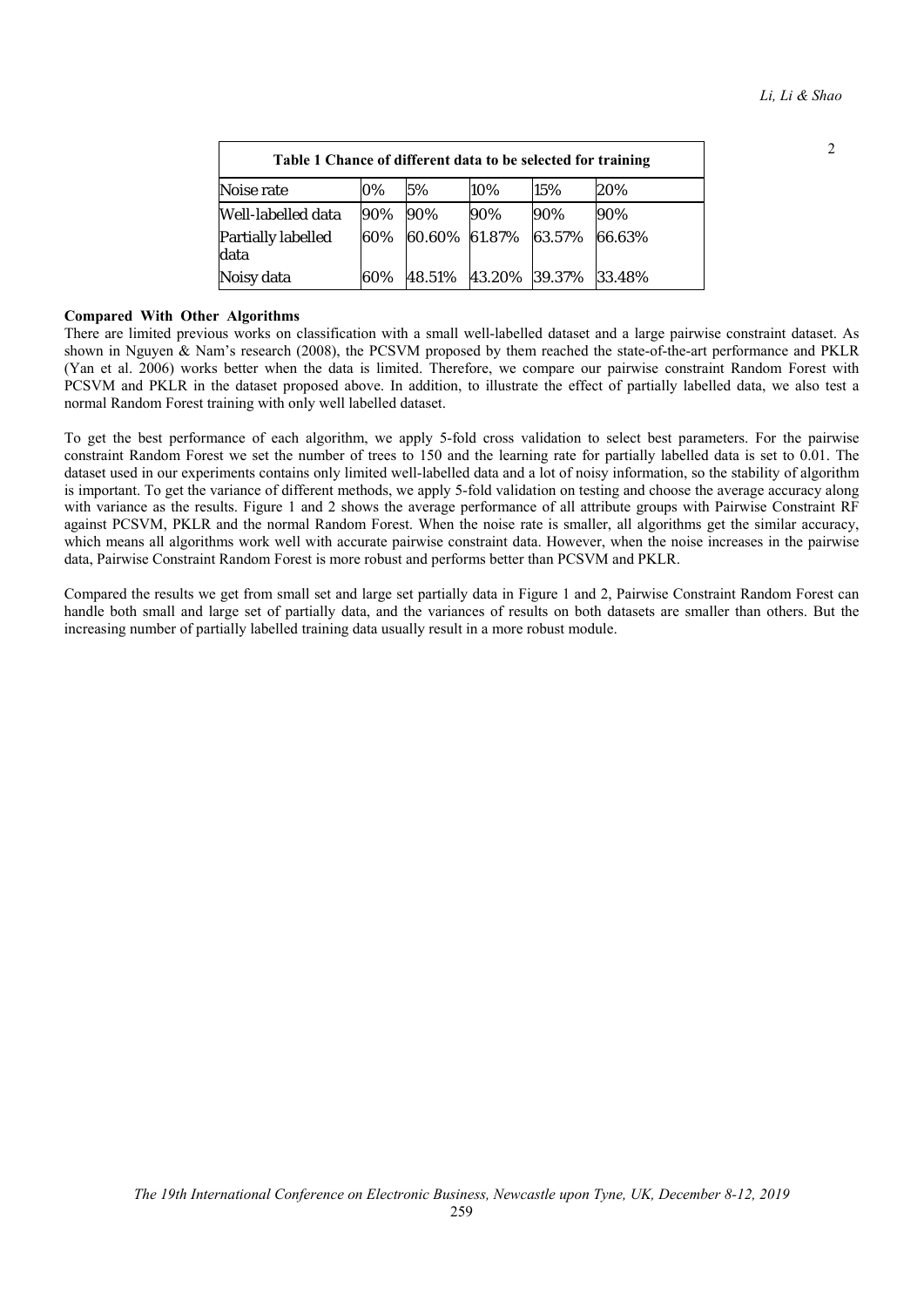2



*The 19th International Conference on Electronic Business, Newcastle upon Tyne, UK, December 8-12, 2019* 

260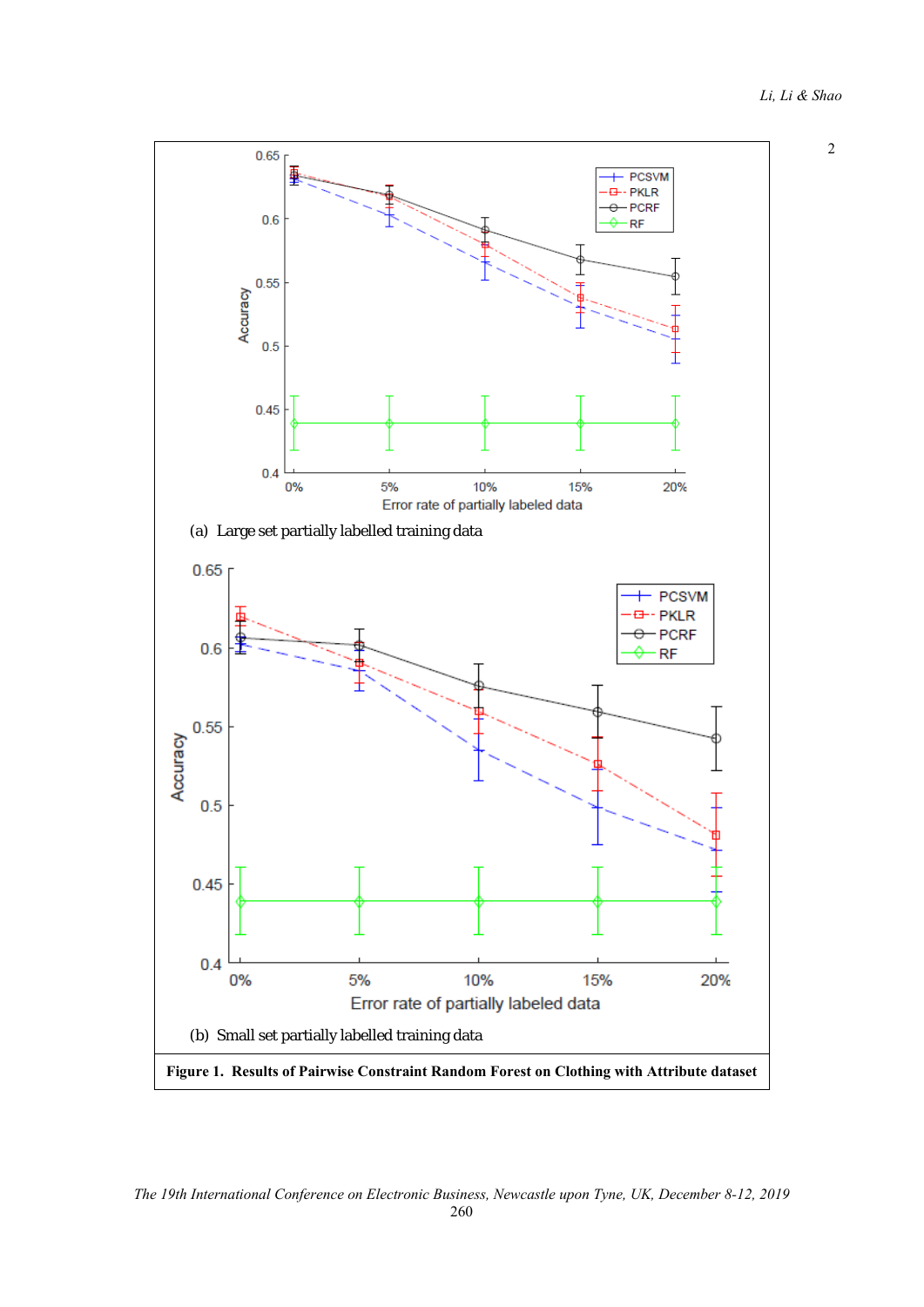2



*The 19th International Conference on Electronic Business, Newcastle upon Tyne, UK, December 8-12, 2019*